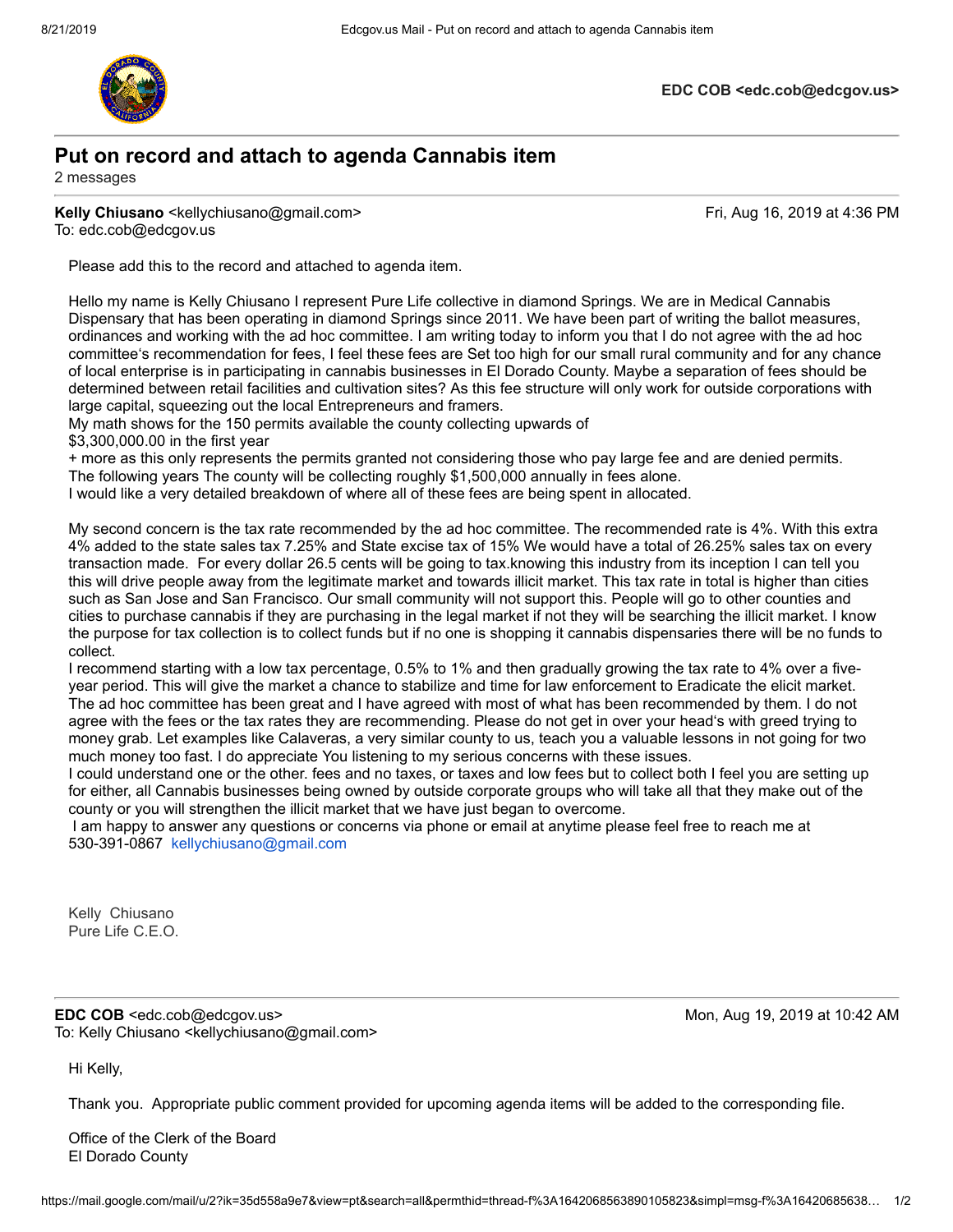

**EDC COB <edc.cob@edcgov.us>**

## **correction,Put on record and attach to agenda Cannabis item**

2 messages

**Kelly Chiusano** <kellychiusano@gmail.com> Mon, Aug 19, 2019 at 12:41 PM To: EDC COB <edc.cob@edcgov.us>

Please add to agenda item

Correction, I apologize I miss quoted in my previous email. Please replace San Jose with Berkeley 2.5 % San Francisco 0% Thanks

Kelly Chiusano Pure Life C.E.O.

On Aug 19, 2019, at 10:42 AM, EDC COB <[edc.cob@edcgov.us>](mailto:edc.cob@edcgov.us) wrote:

Hi Kelly,

Thank you. Appropriate public comment provided for upcoming agenda items will be added to the corresponding file.

Office of the Clerk of the Board [El Dorado County](https://www.google.com/maps/search/El+Dorado+County+330+Fair+Lane,+Placerville,+CA+95667?entry=gmail&source=g) [330 Fair Lane, Placerville, CA 95667](https://www.google.com/maps/search/El+Dorado+County+330+Fair+Lane,+Placerville,+CA+95667?entry=gmail&source=g) 530-621-5390

CONFIDENTIALITY NOTICE: This electronic communication with its contents may contain confidential and/or privileged information. It is solely for the use of the intended recipient(s), except as otherwise permitted. Unauthorized interception, review, use, or disclosure is prohibited and may violate applicable laws including the Electronic Communications Privacy Act. If you are not the intended recipient, or authorized to receive for the intended recipient, please contact the sender and destroy all copies of the communication. Thank you for your consideration.

On Fri, Aug 16, 2019 at 4:36 PM Kelly Chiusano <[kellychiusano@gmail.com](mailto:kellychiusano@gmail.com)> wrote: Please add this to the record and attached to agenda item.

Hello my name is Kelly Chiusano I represent Pure Life collective in diamond Springs. We are in Medical Cannabis Dispensary that has been operating in diamond Springs since 2011. We have been part of writing the ballot measures, ordinances and working with the ad hoc committee. I am writing today to inform you that I do not agree with the ad hoc committee's recommendation for fees, I feel these fees are Set too high for our small rural community and for any chance of local enterprise is in participating in cannabis businesses in El Dorado County. Maybe a separation of fees should be determined between retail facilities and cultivation sites? As this fee structure will only work for outside corporations with large capital, squeezing out the local Entrepreneurs and framers.

My math shows for the 150 permits available the county collecting upwards of

\$3,300,000.00 in the first year

+ more as this only represents the permits granted not considering those who pay large fee and are denied permits.

The following years The county will be collecting roughly \$1,500,000 annually in fees alone. I would like a very detailed breakdown of where all of these fees are being spent in allocated.

My second concern is the tax rate recommended by the ad hoc committee. The recommended rate is 4%. With this extra 4% added to the state sales tax 7.25% and State excise tax of 15% We would have a total of 26.25% sales tax on every transaction made. For every dollar 26.5 cents will be going to